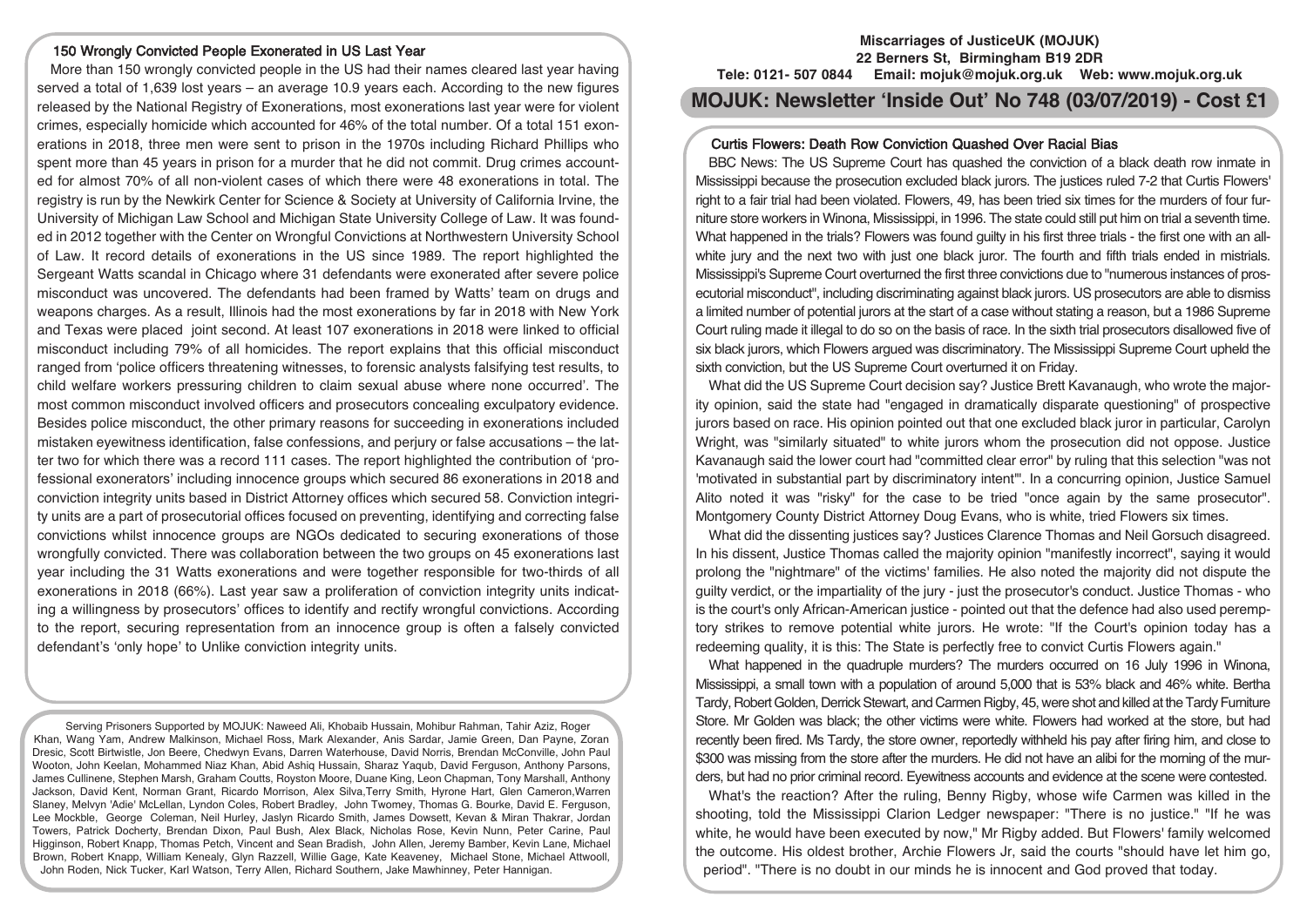# England and Wales Jail 'Shameful' Numbers of People

Guardian: More people are being sent to prison in England and Wales every year than anywhere else in western Europe, figures described as "shameful" suggest. The rate is about twice as high as Germany and roughly three times that of Italy and Spain, the Prison Reform Trust found. This amounted to more than 140,000 admissions to prison in England and Wales in 2017, the most recent year for which data is available. The trust's analysis suggests there are nearly 240 prison admissions for every 100,000 people in the England and Wales each year. It describes an "addiction to imprisonment" marked by the overuse of short sentences, the growing use of long terms and botched probation reforms. The trust's analysis, which used the latest available Council of Europe annual penal statistics, also showed:

The prison population in England and Wales is nearly 70% higher than three decades ago, at more than at 82,400. • England and Wales admitted 40,000 more people to prison than Germany each year, despite the latter's larger population. • Scotland had the highest prison population rate per head, with 150 people held in prison for every 100,000. England and Wales have 139 and Northern Ireland 76. • Eighty-one of 120 of prisons in England and Wales were overcrowded. The trust's director, Peter Dawson, said: "These figures show the scale of the challenge that we face in breaking our addiction to imprisonment. Planned measures to limit the use of short sentences and correcting failed reforms to probation are both steps in the right direction.

"But our shamefully high prison population rates won't be solved by these alone – a public debate about how we punish the most serious crime is overdue." The trust's report says 46% of people imprisoned in England and Wales in 2018 were sentenced to six months or less. More than two-and-a-half times as many people were sentenced to 10 years or more in 2018 than in 2006, despite levels of serious crime being "substantially" lower. At 9,441, England and Wales also have the highest number of prisoners sentenced to indeterminate prison terms in western Europe, the report says. The figure is said to be more than Germany, Russia, Italy, Poland, Netherlands and Scandinavia combined. The report also found that more than 7,000 people were in prison as a result of being recalled from licence, compared with about 150 in 1995.

David Gauke, the justice secretary, is considering whether to follow Scotland's lead in adopting a presumption against short sentences in England and Wales. He told the Commons earlier this month it was already the case that custodial measures were something "that should only be pursued as a last resort", but said his department was "seeing if we can go further than that". He added that he hoped to expand on his proposals "in the very near future". The government announced earlier this year that supervision of all offenders in England and Wales was being brought back in-house after a failed attempt to part-privatise probation services. The overhaul, introduced in 2014 under the then justice secretary, Chris Grayling, was designed to reduce reoffending, but was heavily criticised by MPs and regulators.

#### Mentally Disordered Offenders: Prisoners' Transfers

To ask the Minister for Justice, what steps he is taking to reduce waiting times for the transfer of offenders to mental health hospitals under sections 47 and 48 of the Mental Health Act 1983. Answered by: Edward Argar: We are determined to improve the process of transfer from prison to hospital under the Mental Health Act to ensure delays are reduced. We take the mental health of prisoners extremely seriously, which is why we have increased the support available to vulnerable offenders, especially during the first 24 hours in custody. We are updating the mental health training for prison officers and so far over 24,000 new and existing prison staff have

vehicle tracker data. She also kept to her story when it was revealed Mr Yousaf was aged 29 at the time – and not in his 50s as she had described – and he had a full beard when she said her attacker had no facial hair. No forensic evidence gathered showed any physical contact between Mr Yousaf and the defendant. The Crown said Hood had stuck with her lies for so long and events had "snowballed". Hood was bailed until 1 August for a pre-sentence report.

## HMYOI Werrington - High Violence Impacting On Boys' Lives

HMYOI Werrington in Staffordshire, holding around 120 boys aged between 15 and 18, was found by inspectors to have become less safe over the year since its last inspection. Inspectors assessed that the young offender institution, near Stoke-on-Trent, had deteriorated in three of HM Inspectorate of Prisons' 'healthy prisons tests'. Care for children and rehabilitation work had both slipped from good, the highest assessment, to reasonably good. The test of purposeful activity for those held remained at reasonably good.

Peter Clarke, HM Chief Inspector of Prisons, while drawing attention to many positives at Werrington, was concerned that safety had now fallen to an assessment of not sufficiently good. "The number of assaults on children remained high and violence against staff had doubled since our previous inspection. This impacted on all aspects of life at Werrington." Inspectors found that some of the violence was serious. The use of force by staff had gone up. We found that potentially motivational behaviour management policies were undermined by poor implementation and the lack of consistency in their application led to frustration among children and staff. Opportunities to reward good behaviour were missed and we saw many examples of low level poor behaviour not being challenged." Inspectors, who visited in February 2019, noted that behaviour management had become more punitive compared to the previous inspection in January 2018.

Mr Clarke added that it was "notable that there had been significant staff turnover in the previous year. During the inspection, we met many enthusiastic staff in their first year of service. However, leaders and managers needed to be more visible to support these staff, model effective practice and ensure behaviour management policies were properly implemented to help reduce the high levels of violence at Werrington." Outcomes in the area of care were more encouraging. The promotion of equality and diversity by the education provider at the YOI was particularly good and inspectors found no evidence of disproportionate treatment of children from minority groups. Health care was also very good.

"Engagement between staff and children was respectful but opportunities to build more meaningful and effective relationships were missed." Inspectors, though, commended an area of good practice. The YOI's safer custody team maintained a database of key dates, such as the anniversary of bereavements. All staff were contacted before these dates and asked to look out for these children. Time out of cell was reasonably good for most children but 'keep apart' issues – aimed at keeping apart boys who might come into conflict – meant there were often delays in moving them to education, health care or other appointments. This meant that resource was wasted as teachers, clinicians and other professionals waited for children to arrive," Mr Clarke said. However, attendance at education had improved since the previous inspection and children appreciated the better range of vocational subjects on offer. Inspectors found some good work in support of resettlement but a lack of coordination. Caseworkers, and sentence plans, were not driving the care of children at Werrington.

Overall, Mr Clarke said: "There are many positives in this report but weaknesses in behaviour management have led to deterioration of outcomes in some areas. Managers need to make a concerted effort to support frontline staff in the challenging task of implementing behaviour management schemes, with the principal aim of reducing the number of violent incidents at Werrington."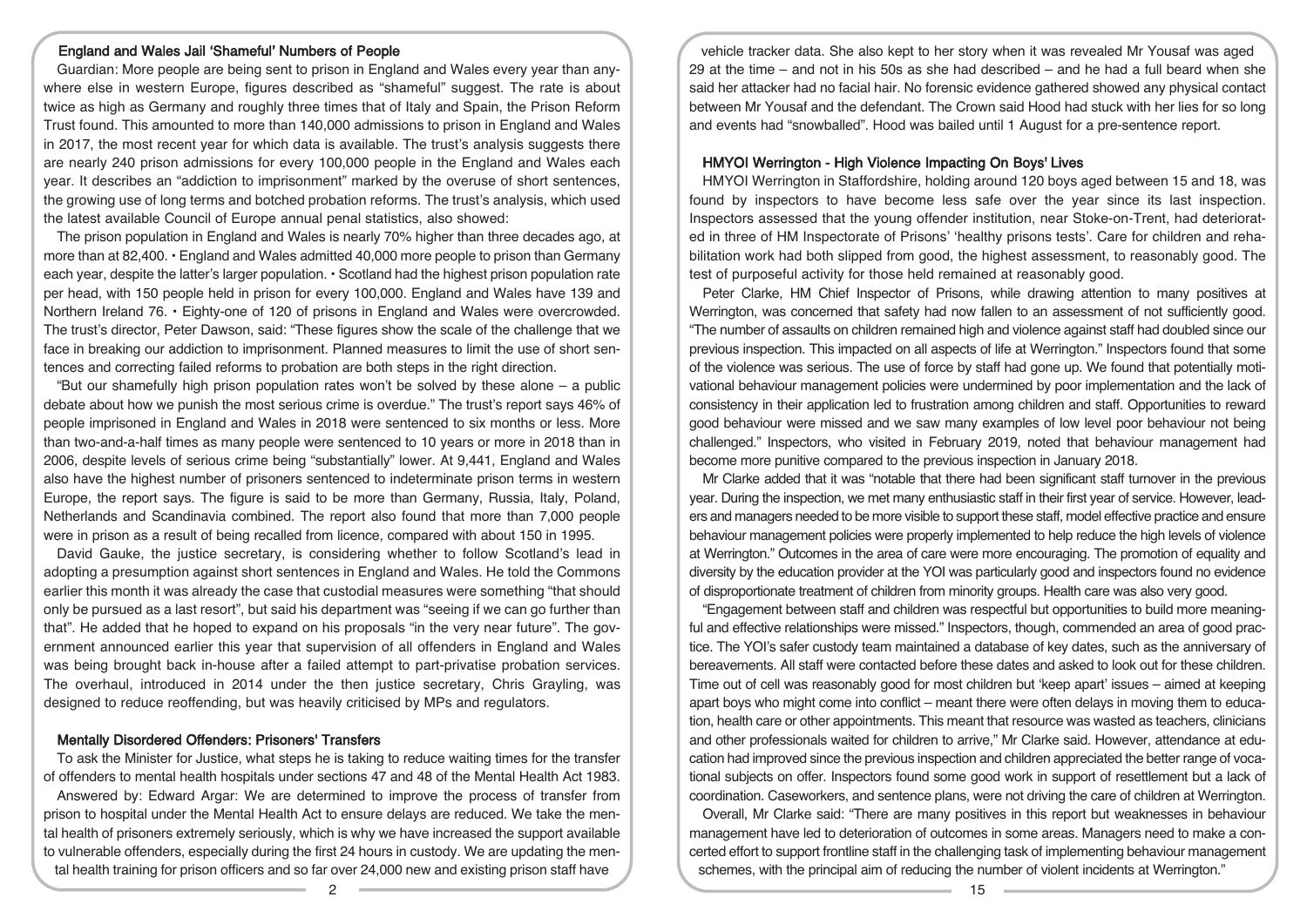The EDL – led by Robinson, whose real name is Stephen Yaxley-Lennon – had intended to march to a mosque in Tower Hamlets, east London. The anti-fascist campaigners opposed the march, arguing that Robinson and his supporters were deliberately seeking to provoke hate crimes in an area with a large Asian and Muslim population. EDL said it was its democratic right to march in the borough. Police had imposed restrictions about when and where both demonstrations could take place. The anti-fascist campaigners gathered in a counter demonstration at a Whitechapel park to hear speeches and then set off on their march. At lunchtime, police surrounded and detained two groups of anti-fascist campaigners in a containment tactic known as "kettling". This, police said, was done in order to "prevent an imminent breach of the peace".

The campaigners said they were humiliated as they were prevented from using the toilet for hours and were not allowed to get food or water. Later they were taken to police stations around London and released, some of them in the middle of the night. Police arrested 286 protesters under public order legislation, saying the demonstrators had broken the conditions imposed on the protest. The campaigners said they had been unaware of the restrictions on the protest. Only one person was subsequently prosecuted, according to sources with knowledge of the case. The internal police documents show that the two undercover officers, who are not identified, infiltrated the group of campaigners who were being held near Commercial Road. During the afternoon, the pair were "arrested" in a ploy and then released when they were out of the sight of the group, with senior officers noting that the "extraction was achieved without incident" It is the most recent use of covert officers to spy on political campaigners that has been documented. The force declined to explain the justification for the deployment of the officers. It said :"The Met will neither confirm nor deny the deployment of undercover officers during any specific event or operation. The covert nature of undercover policing is central to its effectiveness." A public inquiry led by the retired judge Sir John Mitting is examining how undercover officers have gathered information on more than 1,000 political groups since 1968. The groups include anti-racist campaigners, environmentalists, leftwing groups and the far right.

## Woman Falsely Accused Taxi Driver of Rape

BBC News: Laura Hood maintained for nearly two-and-a-half years she had been attacked in the back of a taxi before she finally accepted at her trial last week it could not have happened. The 27 year-old continued to deny the allegation against her and said she was innocent because she had not knowingly lied and instead had a false belief of "something so clear in my head". However, a consultant forensic psychiatrist who saw Hood, of Stockport, as part of the case, concluded there was no medical or psychiatric explanation for her belief. A jury at Manchester Minshull Street Crown found Hood guilty by a 10-2 majority verdict after deliberating for more than six hours.

Shortly after being dropped off home following a night out, Hood hysterically told her mother she had been sexually assaulted and then informed police she was attacked in the back of a black cab in a side-street. Her version of events was exposed though when a tracker device fitted to the cab showed the vehicle made no detours apart from when Hood jumped out briefly to use a cash machine. Prosecutor Geoff Whelan said the driver, Haroon Yousaf, could have found himself on trial for rape without the tracker data from the early hours of 8 January, 2017. Mr Yousaf was kept in custody for 20 hours after he was arrested at a taxi rank on the evening of 8 January, while a second man was also arrested as he drove a taxi with a similar registration number and spent some 14 hours in custody. Both suspects provided intimate samples as part of the investigation before they were later told no further action would be taken, jurors were told. The court heard how Hood maintained she had been raped despite being confronted with the

completed at least one module of the revised suicide and self-harm prevention training. HMPPS is working with NHS England and Public Health England to improve and redesign services for people in prison with mental health needs. This includes revising approaches to secure hospital transfers under section 47 and 48 of the Mental Health Act when a person needs to be in a hospital setting for their mental health assessment and treatment. HMPPS and NHS England have worked together to collect new evidence and have increased understanding of where transfers work well and how delays arise, identifying areas for improvement. NHS England are currently consulting on an updated version of DHSC's good practice guidance on transfers and remissions, which will inform our approach. In addition, the independent review of the Mental Health Act, published in December 2018, made recommendations in relation to patients in the criminal justice system, which require detailed consideration in the context of transfers from prison to hospital and we will respond to these in due course. Officials in the Mental Health Casework Section (MHCS) in HMPPS issue transfer warrants on behalf of the Secretary of State. MHCS has an internal target to produce a transfer warrant within 24 hours of receipt of all necessary information. In the vast majority of cases (96%), transfer warrants are issued within 24 hours of MHCS receiving all necessary information. By holding partners to account where information is missing, MHCS has recently reduced the average time from initial notification to the issue of a warrant from 14 calendar days to 3 calendar days.

### Mental Ill-Health and Fair Criminal Justice

It is now 10 years since the publication of the landmark Bradley report on mental ill-health and learning disabilities in the criminal justice system. This week a new report, 10 Years On, recommends further change to ensure that people with mental ill-health and addictions are not sent to prison when alternatives are more effective. The report finds that too many people are sent to prison without magistrates or judges seeing an up-to-date pre-sentence report. This report, provided by probation, includes vital information on whether the person has a mental health condition or learning disability. It is unacceptable that sentencers are often sending people to prison without the information that would enable them to make the right decision.

There has been a 29% fall in the number of pre-sentence reports completed (from the period July-September 2013 to the period July-September 2018). The Probation Inspectorate has recently expressed "shock" that three-quarters of people given short prison sentences did not have any report on their needs prior to the sentencing decision. The public expects more from our criminal justice system; a recent poll conducted by Populus found that three-quarters of the public think magistrates should know whether someone has a mental health condition before they pass sentence. It is clear that the government must redouble its efforts to ensure a fairer and more effective justice system. A key part of that is to prevent anyone being sentenced to prison or community without a relevant court report. Speed must not trump justice.

#### Landmarks in Law: the Case That Shone a Spotlight on Domestic Violence

Catherine Baksi, Guardian: Thirty years ago, a jury found Kiranjit Ahluwalia guilty of murdering her husband. Her subsequent appeal changed the way that the concept of "provocation" was applied. and helped shift the attitude of English courts and the public on the impact of domestic violence on women who kill. It led to the later freeing of two other women – Emma Humphreys and Sara Thornton – and was also relied on in the recent case of Sally Challen, who this year successfully appealed against her conviction for murdering her coercive and controlling husband.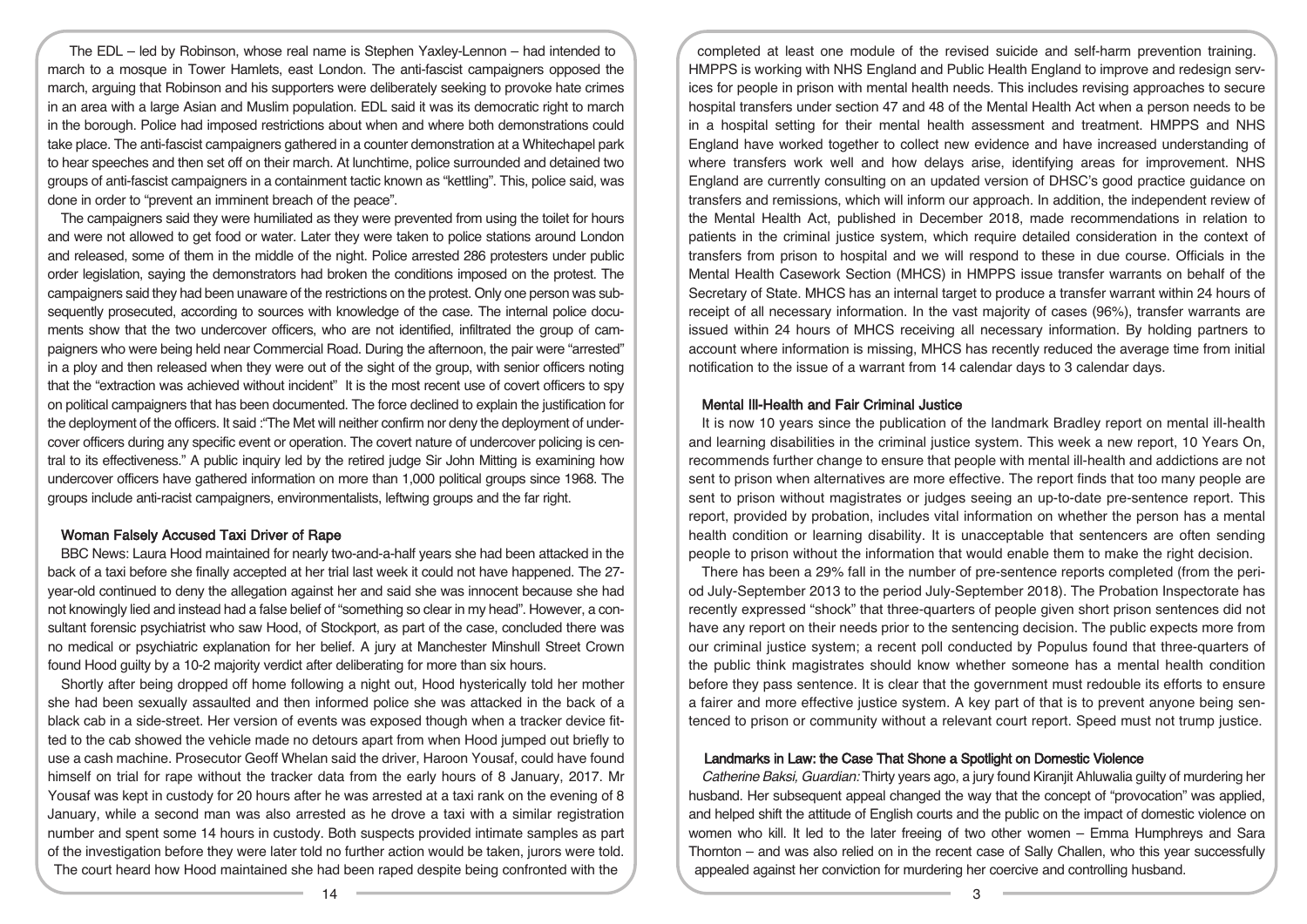At the age of 23, Ahluwalia was pushed into an arranged marriage. She gave up studying law and moved to England from India with her husband, Deepak, in 1979. For 10 years she endured violence, rape and sexual abuse from her controlling husband who treated her like a slave. When she could stand it no longer, she set fire to his bedclothes while he slept. Although she had not intended to kill him, he died 10 days later and she was charged with his murder. Her plea of manslaughter due to provocation was rejected. The jury found her guilty of murder and she was sentenced to life in prison. Ahluwalia recalls: "When I got my life sentence and my trial solicitor said there were no grounds of appeal, that was a big blow. I had no lawyer, no family, I ended up with a life sentence. I lost everything."

After a couple of days, she wrote to Pragna Patel, director of the campaigning charity Southall Black Sisters, which this year celebrates its 40th anniversary of fighting for women's rights. The group, backed by Justice for Women, won an appeal in 1992 on the grounds that expert evidence and psychiatric reports had not been presented at the original trial. After a retrial, Ahluwalia was found guilty of manslaughter due to diminished responsibility. She was sentenced to three years and four months in prison – the time she had already served – and was released immediately. Her story was made into the 2006 film Provoked, starring Aishwarya Rai and Miranda Richardson.

At the time of her trial, her plea of provocation – which is a partial defence to murder – failed because the law demanded an immediate incident of provocation that acted as a trigger to a loss of self-control. In her case, a few hours had elapsed between her husband's last attack and her act of retaliation, which was deemed to be a "cooling down" period and not a "boiling over" period, as her defence suggested. Ahluwalia's case, says Harriet Wistrich, director of Justice for Women, was one of a series of important cases in the early 90s that brought to the fore the issue of victims of domestic violence who kill. "In legal terms these cases brought changes to the defence of provocation by introducing such concepts as slow-burn provocation and cumulative provocation," she says. Wistrich explains that they highlighted the fact that the provocation defence had been designed to assist men who lost control and responded with anger. Meanwhile, women were more likely to endure abusive conduct over a longer period, which would accumulate to a stage when they would ultimately lose control.

As Patel explains: "The discriminatory law was based on male standards of behaviour and did not allow for the examination of the abusive, coercive, controlling and constraining context in which abused women kill. Nor did it allow for the very real social, cultural and economic reasons that can prevent exit from abuse." The case, says Patel, was not just about differences in physical strength and ways in which anger or rage is built up. It was about the social and political realities in which men and women find themselves, and the failure of state agencies to take domestic violence and abuse seriously. "We were not asking for a licence to kill, but for the contexts in which abused women kill to be better understood," she says. The groundbreaking case, says Patel, "shone a spotlight on domestic violence in South Asian communities and helped to create awareness of how the patriarchal concepts of honour and shame silence South Asian women".

The Coroners and Justice Act 2009 abolished the defence of provocation and replaced it with loss of control, which, says Patel, "better reflects women's reality while not being lenient on men who claim that they lost self-control due to adultery or in anger". Despite an improved awareness and response to abused women, Patel insists that the criminal justice system continues to reflect gender bias in the laws of self-defence. But, she adds, the recent case of Challen has helped to develop an even greater judicial and societal awareness of the concepts of coercion and control as a form of domestic abuse. As Wistrich points out, a lot of the facts of Ahluwalia's case were mirrored in

'Pursuit of justice': Paying tribute to Mr Campbell, his lawyer Aamer Anwar said: "He was a giant of a man who, despite being imprisoned, refused to give up, fighting the judiciary and a corrupt police force. For Tommy, his struggle was so much more than just about him, it was about the pursuit of justice for the Doyle family. I hope now that TC is truly free and can be at peace. What makes me sad is that this man who had his life taken from him never received the recognition and apology he deserved."

Mr Campbell and Mr Steele battled for 20 years to prove their innocence. Their original trial was told that a fire was started at the Doyle family home in Ruchazie after a turf war over areas served by ice cream vans which were used as a front for drug-dealing. The deaths of six members of the family, including an 18-month old child, horrified people in Glasgow and across Scotland. At the conclusion of the trial, Mr Campbell and Mr Steele were convicted of murder and sentenced to life imprisonment. The pair continued to protest their innocence, claiming the police had fabricated evidence, but an appeal was turned down in 1985.

What were the Glasgow Ice Cream Wars? The Doyle family were targeted at their flat in the east end of Glasgow Much of the ice cream van trade in Glasgow in the 1980s was considered a front for the sale of drugs and stolen goods. When 18-year-old Andrew Doyle refused to bow to intimidation to give up his route, he and his family were targeted. In February 1984, shots were fired through the windscreen of his vehicle. Then, six weeks later, someone entered the stairwell near his family's top floor flat in Ruchazie, soaked some bed linen in petrol and set it alight. Of the nine people sleeping inside, only three escaped. No-one apart from Thomas Campbell and Joe Steele has ever been arrested for the murders of the Doyle family. However, there have been claims that a gangland enforcer confessed to the killings on his deathbed.

During their years in jail, both men continued a high-profile campaign. Mr Campbell was said to have been close to death on several occasions after staging hunger strikes, while Mr Steele escaped from jail three times only to deliberately draw attention to himself. He once handcuffed and glued himself to the railings of Buckingham Palace. More than a decade of pressure resulted in the case being referred to the Court of Appeal in 1996. Once more, their case was rejected before a third and final appeal was eventually successful. The appeal judges accepted that there had been a miscarriage of justice in what was one of the most high-profile cases in Scottish criminal history.

# Met Police Pay Out £700,000 to Detained Anti-Fascist Protesters

Bob Evans, Guardian: Scotland Yard has been forced to pay a total of more than £700,000 in compensation to 153 anti-fascist campaigners who were arrested by police during a demonstration and detained for up to 14 hours. The campaigners had been detained while protesting against another demonstration led by the far-right activist Tommy Robinson. Internal police documents seen by the Guardian show that two undercover officers spied on anti-fascist campaigners at the demonstration. The pair infiltrated a group detained by the police, who pretended to arrest the covert officers so they could then disappear, according to the documents.

Kevin Blowe, the coordinator of the civil liberties group The Network for Police Monitoring, said the payouts were huge. He criticised the deployment of the undercover officers, saying: "Their role was surveillance on a new and emerging anti-fascist movement – its size, structures, allies and prominent members." The Met confirmed the compensation payments, adding it had settled the claims without admitting liability. The force has been required to pay for the legal costs of the campaigners. The payouts – which average nearly £5,000 each – come after years of legal action by the campaigners, who had protested against a march organised by the English Defence League (EDL) on 7 September 2013.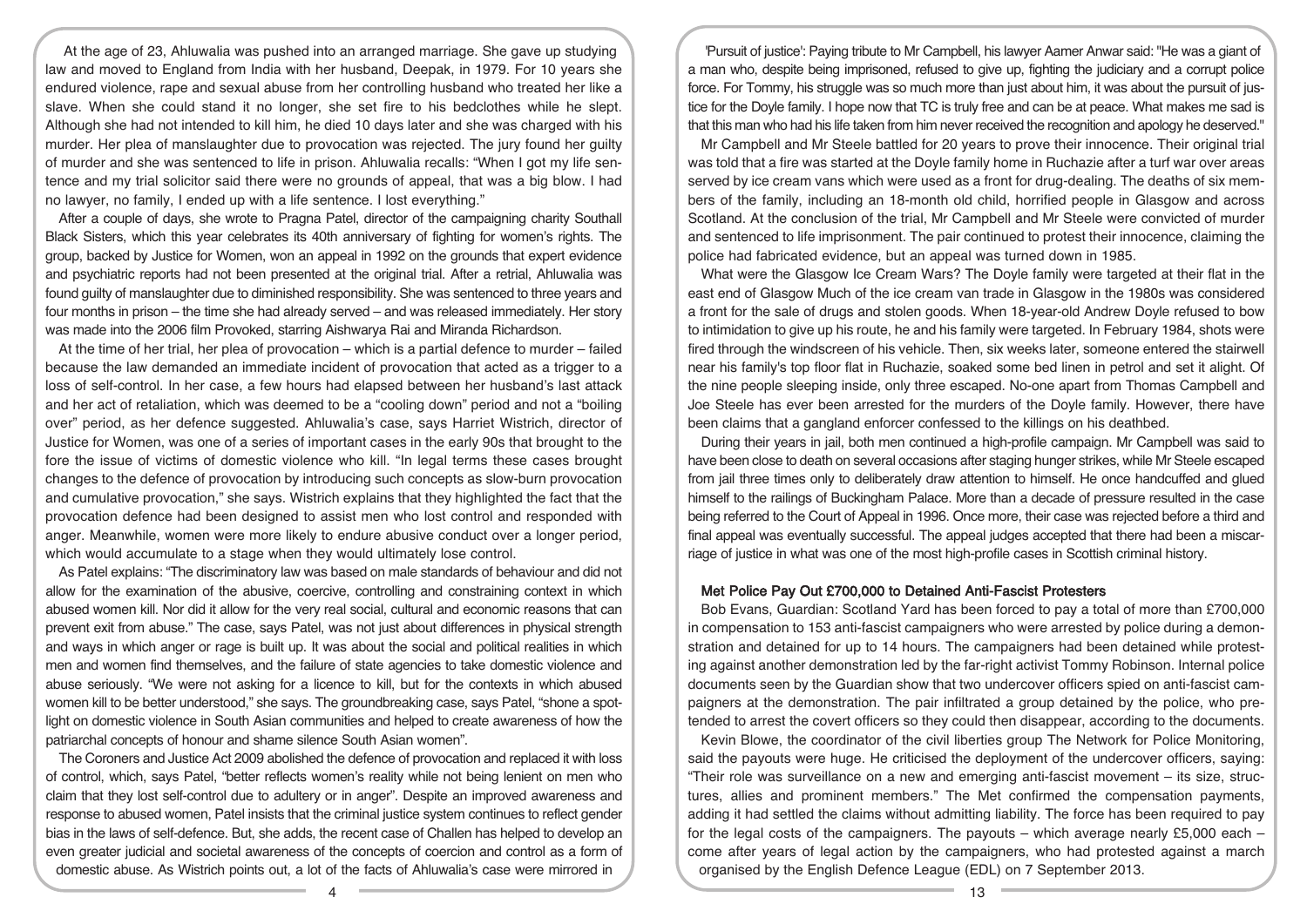inherent jurisdiction cannot be regarded as a lawless void permitting judges to do whatever we consider to be right for children or the vulnerable, be that in a particular case or more generally (as contended for here) towards unspecified categories of children or vulnerable adults. Accordingly, the High Court dismissed the application.

Comment: We note this case to illustrate that the inherent jurisdiction cannot be invoked by public bodies simply to plug supposed statutory lacunae, even where there are risks to life. Sometimes lacunae are there for good reason. For under 18s, the Children Act s100(2)(b) specifically prohibits the exercise of the inherent jurisdiction in these circumstances. Whether the same is true of adults who fall outside the scope of the Mental Capacity Act 2005 very much remains to be seen. For the 2005 Act contains no similar statutory prohibition. But the ability of the High Court to authorise the detention of those with mental disorder who have decisional capacity is particularly controversial. The decision in Meyers very much avoids the issue as the court considered that his choices were constrained, rather than his liberty deprived. But future testing of the boundaries seems likely. The Mental Health Act 1983 permits detention of those with capacity. And whether such controversial terrain ought to be a matter for Parliament, rather than the High Court, will no doubt be a bone of contention for some time to come.

# Troubling' Secrecy on Court Information Technology (IT) Chaos

Law Gazette: The Ministry of Justice has completed its review of what went wrong during January's courts IT meltdown – but the results are not being published. The department confirmed last week in a written parliamentary response that an independent analysis of the failings was completed in May. But justice minister Robert Buckland MP said the report would not be made public in order 'to protect the department's security and commercial interests'. Multiple MoJ IT systems were affected by major disruption at the start of the year. Trials were delayed, jurors were unable to enrol and practitioners were prevented from confirming attendance that enabled them to get paid. Buckland said the report found three separate and unrelated issues occurred simultaneously, creating 'significant' business impact. He said: 'We are working closely with suppliers to make sure that diligent care is taken of the department's infrastructure, accompanied by a more robust internal capability to control and manage our vital services.'

Bob Neill MP, chairman of the Commons justice select committee, said: 'This [refusal to publish] is a troubling decision which could set a dangerous precedent. "Commercial confidentiality" should not be a used as a blanket reason for withholding information from proper scrutiny, and if there are legitimate security concerns, there are well-established precedents for publishing reports in a redacted form. The government should consider doing that in this case. ' The MoJ says an updated business continuity plan for the department will be completed this month, with specific scenarios around major IT failure. Monitoring of the core networking infrastructure will also be reviewed. Buckland said there was no evidence of any 'foul play', and no data was lost during January's incident.

## Cleared Ice Cream Wars Accused Thomas 'TC' Campbell Dies

BBC News: Thomas 'TC' Campbell, one of the two men wrongly convicted of Glasgow's socalled Ice Cream Wars murders, has died at his home aged 66. Mr Campbell and Joe Steele were convicted of murdering six members of the Doyle family at their flat in 1984. The men had two appeals rejected before finally having their convictions quashed in 2004. Mr Campbell, who staged several hunger strikes while in prison, is believed to have died of natural causes.

Challen's. "If the words and framework were there at the time, [Ahluwalia's case] would also have been described as a coercive and controlling relationship," she suggests. Thirty years on, Ahluwalia reflects: "It all seems like a bad dream … People now understand more about the abuse that goes on. Women have started coming out because they know now that there is help."

# Protecting Vulnerable Suspects in Police Custody

Roxanna Dehaghani, Justice Gap: In 1972, three individuals were erroneously convicted of various offences relating to the death of Maxwell Confait. These three individuals were Colin Lattimore, Ronald Leighton and Ahmed Salih. Colin was aged 18 at the time of Confait's death but was said to have an IQ of 75 and was susceptible to pressure. Ronald was aged 15 at this time but, in addition to being a minor, was said to have the mental age of an eight-year old and was said also to be extremely suggestible. Ahmed was also a minor, at the age of 14, but, in addition, English was not his first language. These three individuals were therefore vulnerable, yet their vulnerabilities were largely ignored by the police during investigation and by the court in relation to the evidence submitted at trial. Two years later, due to the dogged persistence of Colin's father, the convictions were quashed by the Court of Appeal, where it was found that Colin, Ronald, and Ahmed could not possibly have caused Confait's death.

During the time that Colin, Ronald, and Ahmed were convicted, the treatment of vulnerable suspects, amongst the treatment of suspects more generally, was governed by the Judges' Rules and the accompanyingadministrativedirections. It was recognised that the rules lacked enforceability and were therefore inadequate in protecting vulnerable suspects. An inquiry into the police investigation and the subsequent court decisions (Fisher Report, 1977/78) exposed these inadequacies and this, along with the Report of the Criminal Law Revision Committee (HMSO 1972), led to the establishment of a Royal Commission for Criminal Procedure (HMSO 1981). It was the report of the Commission that formed the basis of the protection for vulnerable suspects, and suspects more generally, as we can see today in the Police and Criminal Evidence 1984 and its accompanying Codes of Practice (particularly Code C).

Under Code C, 'vulnerable' suspects must be provided with an appropriate adult when undergoing criminal investigation. This applies whether the suspect is detained in police custody or interviewed 'voluntarily'. Until July 2018, suspects considered vulnerable were those who were under the age of 18, or adults who could be considered 'mentally disordered' or 'mentally vulnerable'. These suspects were considered vulnerable because they could, without knowingly doing so, provide unreliable, misleading or self-incriminating evidence. Code C changed in July 2018 in respect of adult suspects such that adults who, whether because of a mental health condition or a mental disorder, may: (i) have difficulty when understanding the processes and procedures connected with arrest and detention, or voluntary attendance, or their rights and entitlements; or (ii) 'not appear to understand the significance of what they are told, of questions they are asked or of their replies'; or (iii) become confused or unclear; or (iv) provide unreliable, misleading or incriminating information without knowing or wishing to do so; or (v) be suggestible or acquiescent.

Previous research has, however, highlighted that there are various barriers to implementing the appropriate adult safeguard, namely the issue of identifying whether a suspect is vulnerable (Bean and Nemitz 1995; Bradley 2009; Brown, Ellis, and Larcombe 1992; Bucke and Brown 1997; Dehaghani 2016; Dehaghani 2017; Gudjonsson et al 1993; Irving and McKenzie, 1989; Medford, Gudjonsson and Pearse 2003; National Appropriate Adult Network 2015; Palmer and Hart 1996; Phillips and Brown 1998. See also Bradley 2009; Cummins 2007; McKinnon and Grubin 2010).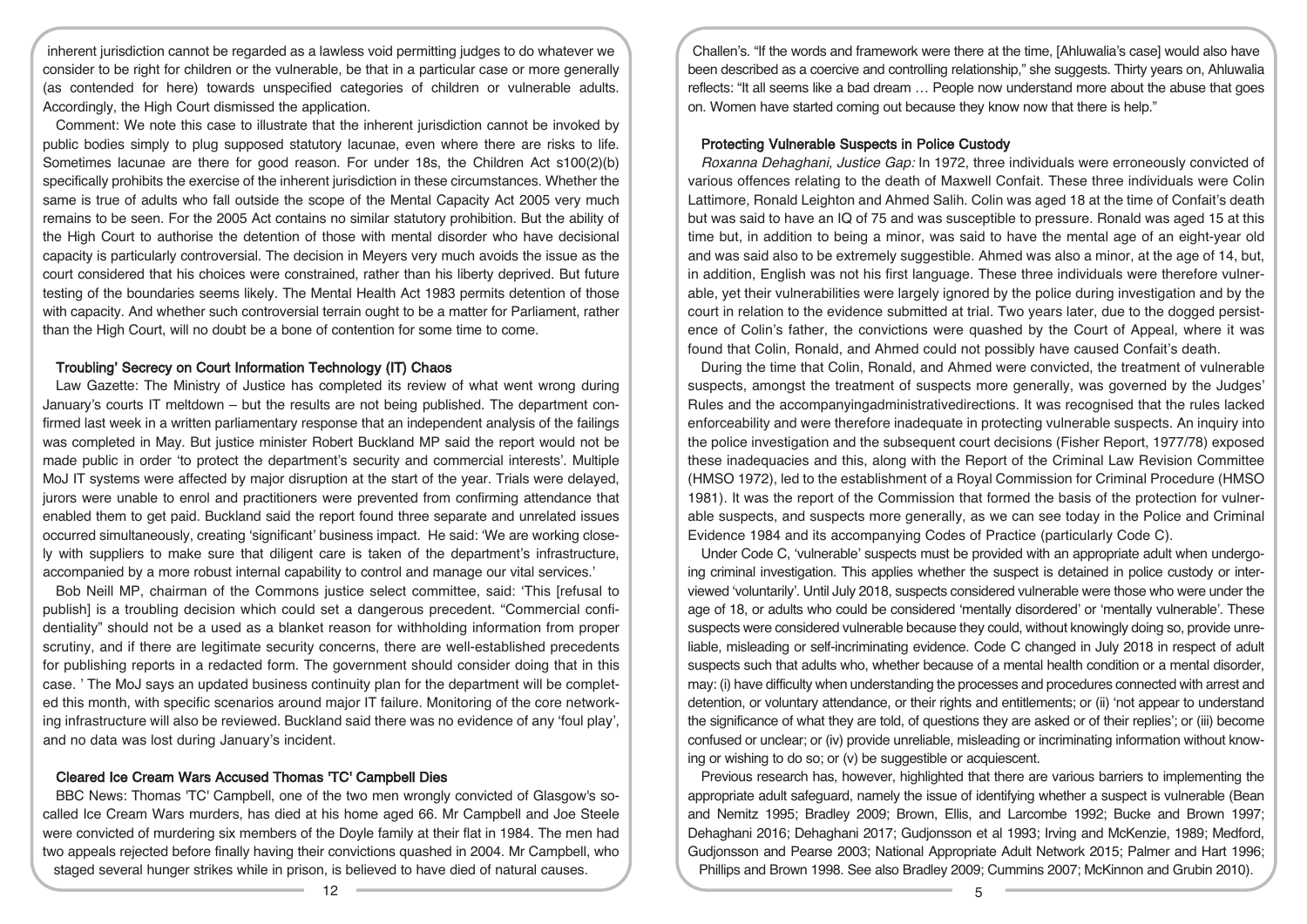In 2014-15, I spent sixmonths (three months at a time in two force areas) in police custody conducting research through a method called ethnography. This involved observing custody officers as they booked suspects and other detainees into police custody and having conversations with custody officers about their role and how they make decisions. Towards the end of the observational period (which lasted around twoand a half months), I conducted formal interviews with custody officers where I asked about their role, and decisions on risk, vulnerability, the PACE safeguards, and the appropriate adult safeguard.

Through observation and interview, I found that the identification of vulnerability was, indeed, a significant barrier to implementing the appropriate adult safeguard for adult suspects. For example, the risk assessment, upon which vulnerability could be identified, is geared towards physical risk (such as a death or serious injury) and is not adequate when assessing whether an individual needs an appropriate adult. Another barrier is that of how custody officers make sense of the information made available to them – for example, they were much more likely to trust an investigating officers view of someone's vulnerability or 'advice' given to them by the various medical or healthcare professionals within the custody suite than they were to trust a suspect's self-report of a particular illness. Yet, my research has identified additional barriers to the implementation of the appropriate adult safeguard. As I argue in my monograph, published with Routledge in January 2019, the definition of vulnerability also poses a significant barrier to the implementation of the appropriate adult safeguard. Custody officers – who make the decision of whether the appropriate adult should or should not be called – have an interpretation of who is vulnerable and therefore deserving of the safeguard.

Their interpretation did not – and does not – fully align with the Code C definition. I examined how custody officers understood the terms 'mentally vulnerable' and 'mental disorder' under the Code and asked them when they would call an appropriate adult. The custody officers distinguished between those who had, for example, Autism Spectrum Disorder (ASD), depression or schizophrenia, and those who, in their view, required an appropriate adult. Custody officers disregarded as unimportant certain mental disorders; depression was a frequently cited example – it was often claimed that those who stated that they had depression were doing so because they had been arrested or because they wanted to claim social security benefits. Moreover, those with ASD were often seen as intelligent and articulate and therefore not in need of an appropriate adult.

Yet, even if a suspect is defined and identified as being vulnerable, he or she may still not be provided with an appropriate adult. This is because the custody officer will consider other factors such as whether a solicitor is present (as the presence of a solicitor seems to obviate the need for an appropriate adult), whether calling an appropriate adult will lead to delays and the lengthening of the individual's detention in custody, and whether the case is likely to reach the Crown Court. So, for example, a suspect who is suspected of committing a 'low level' offence such as common assault may not be provided with an appropriate adult as his or her case would only reach the magistrates' court, if reaching the court at all. These factors, taken in combination – or indeed in isolation – meant that many suspects were not provided with an appropriate adult, thus meaning that many vulnerable suspects are going through the process unaided, potentially risking a miscarriage of justice.

My qualitative research findings are supplemented by the National Appropriate Adult Network 2015 report, 'There to Help' and the more recent update 'There to Help 2' (as reported on the Justice Gap here). Both reports highlight that a large number of suspects are not being provided with an appropriate adult, with the 2019 report highlighting that around 100,000 suspects are not provided with an appropriate adult where they should be. 'There to Help 2' shows a slight improvement in the uptake of the appropriate adult safeguard when com-

'enormous achievement' on the part of the NHS but noted that this must be 'matched by wider reform to the criminal justice system to prioritise wellbeing and effective rehabilitation for people with mental health difficulties'. The report notes that the 2013 White Paper, Transforming Rehabilitation, has failed to deliver on the promise of rehabilitation and has been criticised, in particular, for the failures in supporting people with multiple needs, including mental ill-health.

The report makes a series of further policy recommendations for the next decade. Chief among these is for the criminal justice system to adopt a common, comprehensive definition of vulnerabilities which includes a diverse range of conditions from mental ill-health, learning disabilities and autism to personality orders and brain injuries. This needs to be complimented with a protocol to screening, assessment, information sharing and care across the whole system. Furthermore, the roll-out of the 'Transforming Justice' court digitalisation programme should be reviewed to ensure robust evidence is available on the impact on people with mental vulnerabilities.

## Deprivation of Liberty – Limits of the Inherent Jurisdiction

Local Government Lawyer: A High Court judge recently rejected the use of the court's inherent jurisdiction to protect 17-year-old gang member. The Court of Protection team at 39 Essex Chambers explain why. The issue in the case of A City Council v LS, RE and KS (A Child) [2019] EWHC 1384 (Fam) (High Court (Family Division))(MacDonald J) was whether the High Court had power under its inherent jurisdiction to authorise the deprivation of liberty of a 17-year-old who was at grave risk of serious, possibly fatal, harm but whose parent objected to him being placed in local authority accommodation. The short answer was 'no'.

KS was involved in serious gang activity. The local authority sought an order to delegate to the police the power to enter premises, detain and restrain KS, and transport him to a placement that would deprive liberty. Since the original order which authorised the same, he had absconded and had not been located by the time of the hearing, but had liaised with his lawyer and wanted to return to his mother. The local authority accepted that the relief sought lay "at the edge of the court's inherent jurisdiction" as KS was not, and could not be, a looked after child for the purposes of the Children Act 1989. There was a strict statutory prohibition in s100(2) which prevented the inherent jurisdiction being used to require someone under 18 being placed in the care, supervision, or accommodation of a local authority.

Noting that the inherent jurisdiction's origins date back to the feudal period, MacDonald J observed that "[t]he boundaries of the inherent jurisdiction, whilst malleable and moveable in response to changing societal values, are not unconstrained" (para35). There were reasons to doubt the correctness of the decision in Re B (Secure Accommodation: Inherent Jurisdiction) (No 1) [2013] EWHC 4654 (Fam), authorising under the inherent jurisdiction the detention in secure accommodation of a child who was not the subject of a care order and who was not accommodated by the local authority (para 42). KS's mother retained "exclusive parental responsibility for him" (para 46) and did not consent to the accommodation. This was not a case where the court was being invited to authorise a non-secure placement for a looked after child due to a lack of suitable beds preventing a secure accommodation application under s25. Rather, this was a case where the local authority sought an order because s25 cannot apply to KS. And this was prohibited by s100(2)(b). As Hayden J had observed in London Borough of Redbridge v SA [2015] 3 WLR 1617 at [36]:

The High Court's inherent powers are limited both by the constitutional role of the court and by its institutional capacity. The principle of separation of powers confers the remit of economic and social policy on the legislature and on the executive, not on the judiciary. It follows that the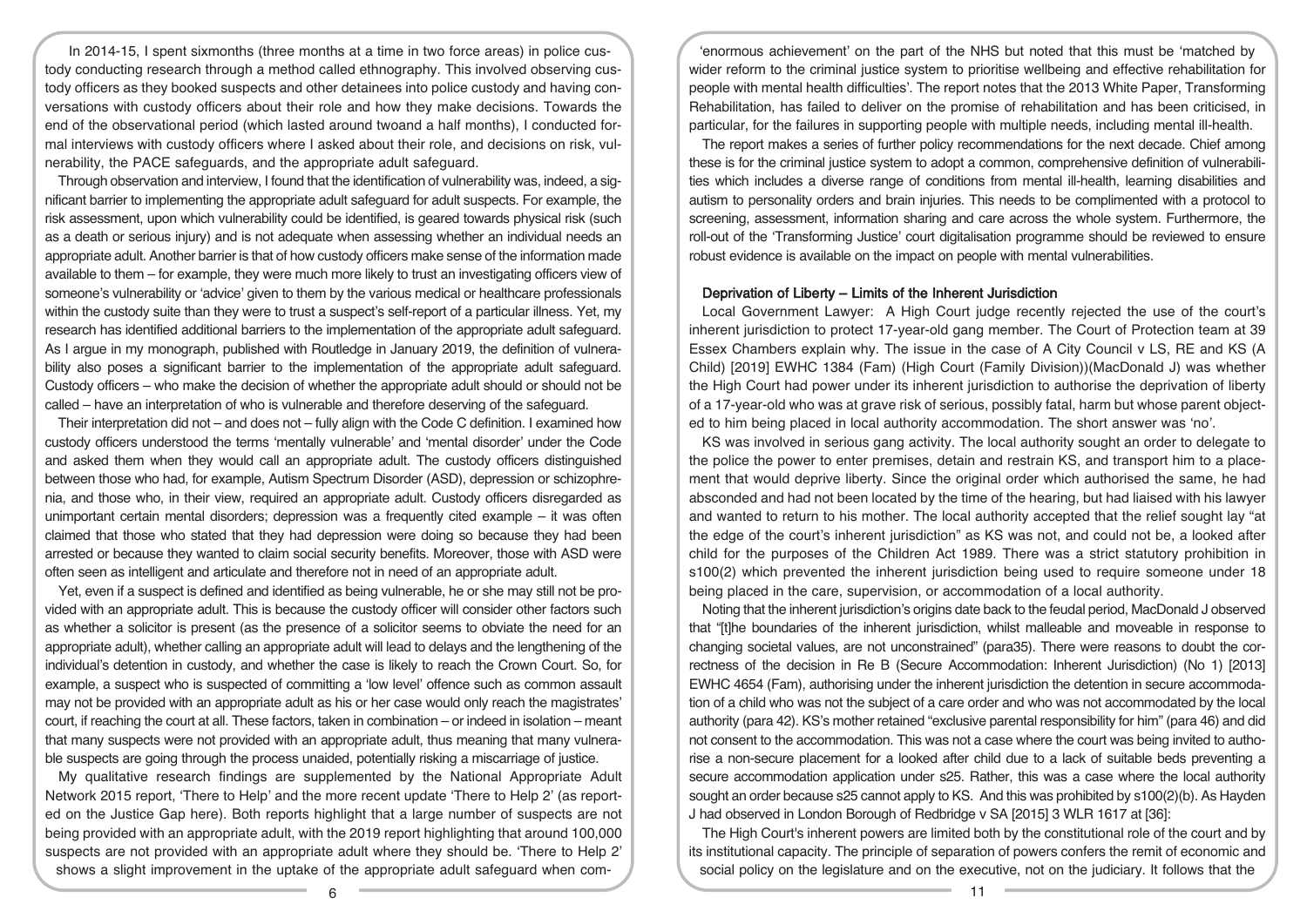restraints at the hospital for over an hour. He was admitted for treatment, but his health continued to decline and he died on 19 July. A pathologist, Dr Hunt, gave evidence that he was confident that the restraint had contributed to the fatal outcome.

Carla Cumberbatch, sister of Darren said: "Having been involved with the investigations since Darren's death, and sat through three weeks of evidence, I welcome the jury's conclusions. Hopefully something good can come out of Darren's death, and this will raise awareness of the need for police officers to keep restraint to a minimum. I hope that progress can be made so that officers comply with their training which would ensure fewer fatalities. All citizens need equal rights and justice and to be treated with compassion and care."

Deborah Coles, director of INQUEST said: "There is no justification for the brutal use of force Warwickshire police deployed against Darren. He was struck by batons, Tasered, sprayed with an incapacitant, punched, stamped on and restrained. Such violence is no way to respond to a man experiencing a mental health crisis, agitated, paranoid and afraid. This death occurred in the context of a systemic pattern of disproportionate use of force against black men. The Angiolini review into deaths in police custody made pragmatic recommendations to address this ongoing failure, which we call on the Government to urgently enact."

Daniel Machover of Hickman and Rose solicitors said: "The jury have returned a strong narrative conclusion following the death of Darren Cumberbatch in the custody of Warwickshire Police. They found that "police used considerable restraint on Darren including baton strikes other physical strikes, multiple punches, stamping, PAVA spray, Tasers and handcuffing" and that "the police's restraint of Darren contributed to his death." The jury found that Darren was clearly suffering from ABD before the police used considerable restraint on him. This is another tragic preventable death: nationally and across all sectors including probation hostels those who show symptoms of ABD must be treated as medical emergencies to avoid restraint-related deaths."

#### Calls to Increase Pre-Sentence Reports to Protect The Vulnerable

Charities are calling on the government to strengthen the law so that anyone being considered for a prison sentence must have a pre-sentence report before a court can imprison them. The call made by Revolving Doors, Centre for Mental Health, Prison Reform Trust, the Disabilities Trust and Transform Justice follows a recent report by HM Probation Inspectorate which revealed that three-quarters of people given short sentences did not have any report on their needs prior to sentencing. The new report (In Ten Years Time) marks the 10th anniversary of Lord Bradley's landmark report on improving outcomes for people with mental health conditions and learning disabilities in the criminal justice system. It argues that excessive numbers of people are being imprisoned despite major psychological vulnerabilities.

In May probation inspectors found that in most cases judges and magistrates did not appear to make an assessment of why someone reoffended, their current circumstances or the potential for community sentences as an alternative to custody. Indeed, the Ministry of Justice found that there has been a 29% fall in the number of pre-sentence reports completed from 2013 to 2018. 'We were shocked to find that pre-sentence reports were prepared for the courts before imposing a short prison sentence in less than one in four cases in our sample,' said the inspectors.

Lord Bradley flagged up the government's implementation of liaison and diversion services which he claimed were approaching full national roll-out: 'By 2020 no matter where you live in the country, these vital services will exist to identify, divert or better care for people with vulnerabilities,' he said. Sarah Hughes, chief exec of the Centre for Mental Health, called this an

pared with the figures reported in 'There to Help', however, uptake of the appropriate adult safeguard still remains worryingly low. Part of the reason for this, as the 2019 report highlights, is lack of access to an organised scheme: in areas that lacked access to an organised scheme, the police were half as likely to record an adult as needing an appropriate adult.

There are many things that need to be done to improve the uptake of the appropriate adult safeguard. One is better provision and funding. Another is improved training of officers whereby the various assumptions and stereotypes, as outlined in my research, could be challenged. Another method is to hold the police accountable for their decisions – this could be done through the courts, Police and Crime Commissioners, the Independent Office for Police Conduct, and Independent Custody Visitors.

The appropriate adult safeguard could also be placed on a statutory footing for adults so as to provide parity with appropriate adult provision as currently exists for children and young people (see Crime and Disorder Act 1998). The risk assessment could be improved and experts could be introduced into the custody suite. Fundamentally, there needs to a clear commitment from agencies and actors within the criminal justice process. This includes, but is not limited to, the police, the judiciary, the legislature, solicitors and other legal representatives, the CPS, and Liaison and Diversion. Until issues with the implementation of the appropriate adult safeguard are rectified, miscarriages of justice may continue to occur, many of which will undoubtedly remain undetected and unscrutinised.

# R. Hackett Conviction for Sexual Assualt, Quashed

On 24 October 2017 in the Crown Court at Basildon the appellant was convicted of a single count of sexual assault contrary to section 3 of the Sexual Offences Act 2003. On 28 November 2017 he was sentenced by the trial judge to 20 months' imprisonment suspended for 24 months, which included a rehabilitation activity requirement and 250 hours of unpaid work. Pursuant to section 5 of the Protection from Harassment Act 1997 the appellant was made the subject of a restraining order until further order.

He appeals against conviction by leave of the full court. The provisions of the Sexual Offences (Amendment) Act 1992 apply to this offence, which prohibits publication of any matter which is likely to lead members of the public to identify the victim of the offence.

Facts: The appellant and the complainant, 'JH', had been in a relationship for 18 months prior to the date of the complaint. Their relationship ended on 13 March 2017. Both parties were subsequently in contact using messaging and emails. On 18 March 2017 the complainant reported to the police through a helpline that she had been sexually assaulted by the appellant the previous day. She provided a statement setting out her allegations, the appellant was interviewed by the police on 22 March 2017.

The prosecution case was that on the evening of 17 March 2017 the complainant attended the appellant's house in order to confront him about an email received by her that day in which he alleged that she had been unfaithful to him with another man. On arrival, the appellant let her in. He was wearing only a towel having just had a shower. JH asked him about his accusation. The appellant grabbed hold of her upper arms and tried to cuddle her. He was telling JH that he loved her. The appellant started to cry, saying he could not be without her. JH told him that she did not feel the same way. The appellant grabbed JH, started kissing her mouth and neck, but she resisted and asked him not to. JH became pinned against a piano in the appellant's living room. He touched her all over her body and tried to unzip her jeans. The appellant touched JH's breasts under her clothing but over her bra. He put his hand inside her jeans and touched her stomach. He rubbed his hand on her vagina over her jeans. The appellant thrust against JH and asked her to have sex. She could feel